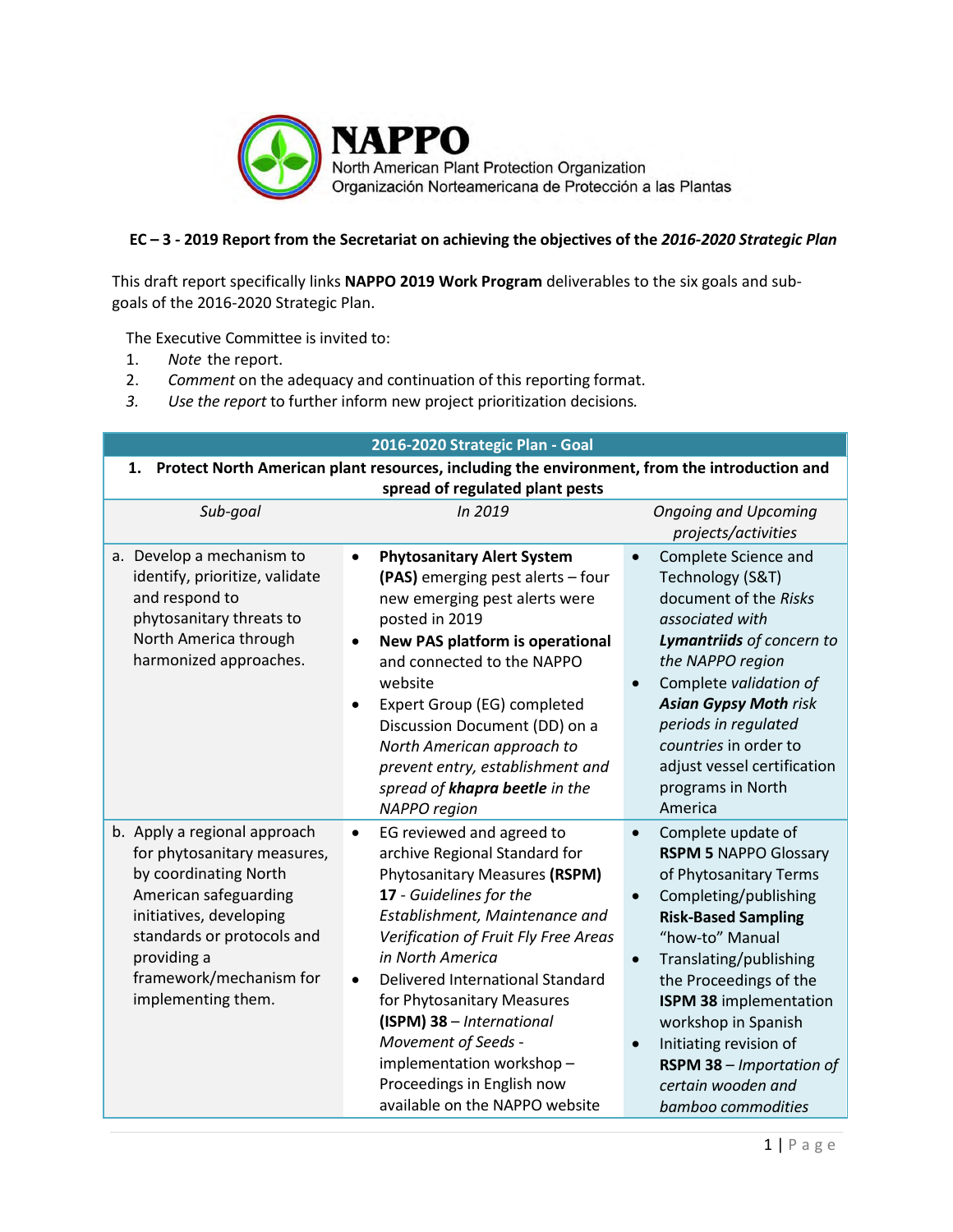| c. Identify offshore threats<br>(pests or pathways) that<br>present significant risks to<br>NAPPO countries and<br>develop a harmonized<br>approach to manage them,<br>including, where possible, a<br>regional approach to Pest<br>Risk Analysis (PRA). | forestry document on<br>contaminant pests of wood<br>commodities<br>2019 Annual Meeting<br>٠<br>knowledge topics and<br>demonstrations on the new NA<br>Free Trade Agreement (NAFTA),<br>Sanitary and Phytosanitary (SPS)<br>jurisprudence and disputes, NA<br>Sea Container Initiative (NASCI),<br>electronic certification (ePhyto)<br>EG completed DD on a North<br>$\bullet$<br>American approach to prevent<br>entry, establishment and spread<br>of khapra beetle in the NAPPO<br>region<br>Progressed work on the S&T<br>٠<br>forestry document on<br>contaminant pests of wood<br>commodities<br><b>ISPM 38 - International</b><br>$\bullet$<br>Movement of Seeds -<br>implementation workshop - day<br>1 focused on discussions on PRA<br>including harmonization<br>Presented 2019 Annual Meeting<br>٠<br>knowledge topics on NASCI<br>2019 Symposium topic on how<br>NAPPO countries proceed when a<br>new pest incursion has been<br>confirmed<br>2. Harmonize plant protection activities designed to facilitate safe trade | Complete S&T document<br>$\bullet$<br>of the Risks associated<br>with Lymantriids of<br>concern to the NAPPO<br>region<br>Complete validation of<br>$\bullet$<br><b>Asian Gypsy Moth risk</b><br>periods in regulated<br>countries in order to<br>adjust vessel certification<br>programs in NA |
|----------------------------------------------------------------------------------------------------------------------------------------------------------------------------------------------------------------------------------------------------------|------------------------------------------------------------------------------------------------------------------------------------------------------------------------------------------------------------------------------------------------------------------------------------------------------------------------------------------------------------------------------------------------------------------------------------------------------------------------------------------------------------------------------------------------------------------------------------------------------------------------------------------------------------------------------------------------------------------------------------------------------------------------------------------------------------------------------------------------------------------------------------------------------------------------------------------------------------------------------------------------------------------------------------------|-------------------------------------------------------------------------------------------------------------------------------------------------------------------------------------------------------------------------------------------------------------------------------------------------|
| Sub-goal                                                                                                                                                                                                                                                 | In 2019                                                                                                                                                                                                                                                                                                                                                                                                                                                                                                                                                                                                                                                                                                                                                                                                                                                                                                                                                                                                                                  | Upcoming projects/activities                                                                                                                                                                                                                                                                    |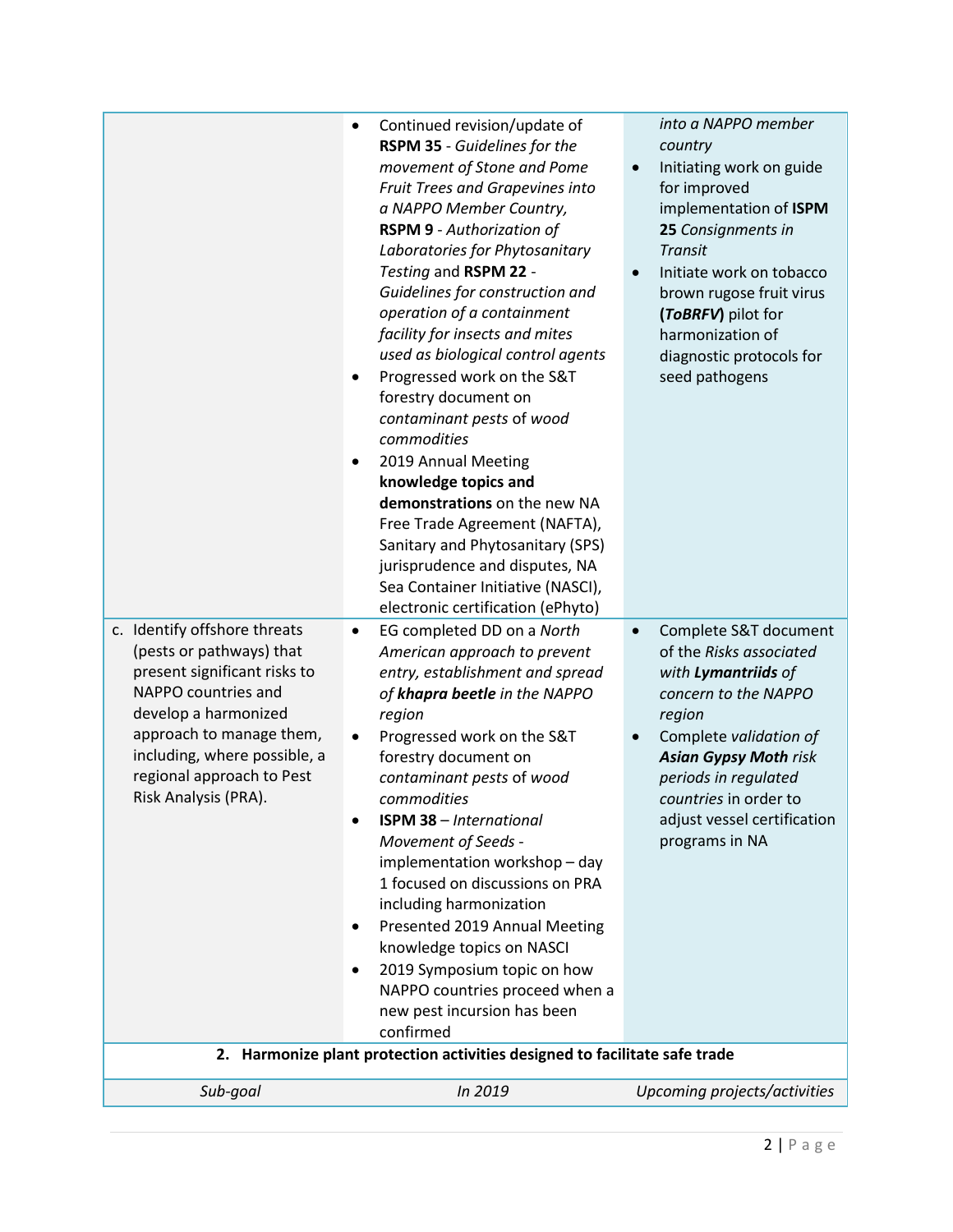| a. Prepare a comprehensive<br>framework for the NAPPO<br>region to identify gaps and<br>priorities and determine<br>which standards, procedures<br>or practices should be<br>developed, maintained,<br>updated or archived. | Continued work on<br>$\bullet$<br>revision/update of RSPMs 9, 22<br>and 35<br>Reviewed and decided to archive<br>$\bullet$<br>RSPM <sub>17</sub><br>Webpages for the NASCI are<br>$\bullet$<br>now part of the NAPPO website<br>Progressed work on the S&T<br>$\bullet$<br>forestry document on<br>contaminant pests of wood<br>commodities<br>Call for new project proposals<br>$\bullet$<br>resulted in six new proposed<br>projects - three were prioritized<br>by the Executive Committee (EC)<br>and will form part of the 2020<br>annual work program; other<br>projects will be addressed as<br>workflow allows | New projects in 2020 -<br>$\bullet$<br>revision/update of RSPM<br>38, guidance on<br>improved<br>implementation of ISPM<br>25 and initiate work on<br>ToBRFV pilot for<br>harmonization of<br>diagnostic protocols for<br>seed pathogens                                                                                                                                                                                        |
|-----------------------------------------------------------------------------------------------------------------------------------------------------------------------------------------------------------------------------|------------------------------------------------------------------------------------------------------------------------------------------------------------------------------------------------------------------------------------------------------------------------------------------------------------------------------------------------------------------------------------------------------------------------------------------------------------------------------------------------------------------------------------------------------------------------------------------------------------------------|---------------------------------------------------------------------------------------------------------------------------------------------------------------------------------------------------------------------------------------------------------------------------------------------------------------------------------------------------------------------------------------------------------------------------------|
| b. Develop priority regional<br>standards and other<br>documents, based on the<br>latest available scientific and<br>technical information, of<br>highest relevance to NAPPO<br>member countries.                           | <b>EG completed Discussion</b><br>$\bullet$<br>Document on a North American<br>approach to prevent entry,<br>establishment and spread of<br>khapra beetle in the NAPPO<br>region<br>Continued progressing the work<br>$\bullet$<br>on the revision/update of<br>RSPMs 35, 9 and 22<br>Progressed work on the S&T<br>$\bullet$<br>forestry document on<br>contaminant pests of wood<br>commodities<br>Reviewed and decided to archive<br><b>RSPM 17</b>                                                                                                                                                                 | Completing/publishing<br>$\bullet$<br><b>Risk-Based Sampling</b><br>"how-to" Manual<br>Translating and<br>$\bullet$<br>publishing the<br>Proceedings of the ISPM<br>38 implementation<br>workshop in Spanish<br>New projects -<br>revision/update of RSPM<br>38, guidance on<br>improved<br>implementation of ISPM<br>25 and pilot for<br>harmonization of<br>diagnostic protocols for<br>seed pathogens using<br><b>TOBRFV</b> |
| c. Assist NAPPO countries in<br>interpreting and<br>implementing regional<br>standards and promoting<br>their intended application,<br>including through training<br>initiatives.                                           | Offered 2019 Annual Meeting<br>$\bullet$<br>knowledge topics on NASCI, SPS<br>jurisprudence and disputes, the<br>new NAFTA and the IPPC<br><b>Standard Setting process</b><br>Delivered the ISPM 38 -<br>$\bullet$<br><b>International Movement of Seeds</b><br>- implementation workshop;<br>published Proceedings in English<br>Organized 2019 NAPPO AM                                                                                                                                                                                                                                                              | Completing/publishing<br>$\bullet$<br><b>Risk-Based Sampling</b><br>"how-to" Manual<br>Translating and<br>$\bullet$<br>publishing the<br>Proceedings of the ISPM<br>38 implementation<br>workshop in Spanish<br>New projects as<br>mentioned for 2b                                                                                                                                                                             |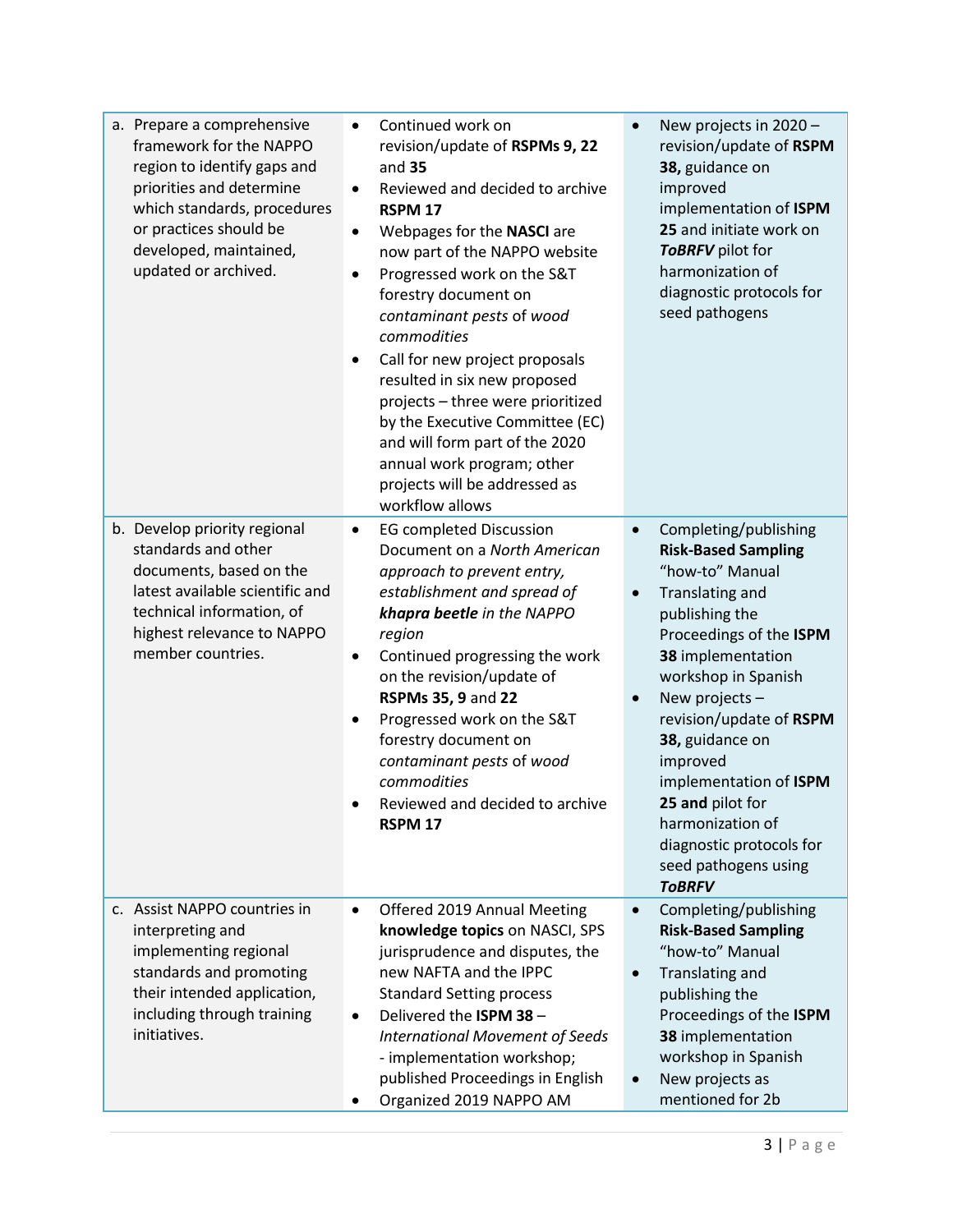|                                                                                                                                                                                                                                                                 | demonstration of the Generic                                                                                                                                                                                                                                                                                                                    |                                                                                                                                 |
|-----------------------------------------------------------------------------------------------------------------------------------------------------------------------------------------------------------------------------------------------------------------|-------------------------------------------------------------------------------------------------------------------------------------------------------------------------------------------------------------------------------------------------------------------------------------------------------------------------------------------------|---------------------------------------------------------------------------------------------------------------------------------|
| d. Provide, upon request,<br>assistance to NAPPO<br>member countries in<br>mediating, presenting and<br>discussing the required<br>technical information to<br>help avoid or settle a<br>phytosanitary dispute.<br>e. Assess the successes and<br>challenges of | ePhyto National System (GeNS)<br>No activities in 2019<br>$\bullet$<br>No activities in 2019<br>$\bullet$                                                                                                                                                                                                                                       | N/A<br>$\bullet$<br>N/A                                                                                                         |
| implementation of regional<br>standards, to adjust them to<br>changing global conditions.                                                                                                                                                                       |                                                                                                                                                                                                                                                                                                                                                 |                                                                                                                                 |
|                                                                                                                                                                                                                                                                 | 3. Maintain active industry/stakeholder engagement in NAPPO activities                                                                                                                                                                                                                                                                          |                                                                                                                                 |
| Sub-goal                                                                                                                                                                                                                                                        | In 2019                                                                                                                                                                                                                                                                                                                                         | Upcoming projects/activities                                                                                                    |
| a. Work with<br>industry/stakeholders to<br>track changing industry<br>practices to better<br>understand how these may<br>influence phytosanitary<br>practices and alignment with<br>NAPPO standards.                                                           | Active industry participation in<br>$\bullet$<br>Plenary and Symposium at the<br>2019 NAPPO Annual Meeting<br>NAPPO attendance to<br>$\bullet$<br>stakeholder and industry<br>meetings - National Plant Board,<br>Seed Association of the Americas<br>(SAA) congress<br>Industry stakeholders form part<br>of eight NAPPO EGs                   |                                                                                                                                 |
| b. Establish procedures for<br>soliciting, considering and<br>encouraging<br>industry/stakeholder input<br>on NAPPO priorities and<br>future annual work<br>programs.                                                                                           | Articles/contributions to the<br>$\bullet$<br>NAPPO newsletter<br>2019 call for new project<br>$\bullet$<br>proposals resulted in a project<br>submitted by industry<br>stakeholders<br>2019 Annual Meeting survey<br>$\bullet$<br>added questions on what topics<br>stakeholders would like to see<br>addressed at the NAPPO Annual<br>meeting | Continued active<br>$\bullet$<br>participation by industry<br>in the North American<br>Sea Container Initiative<br><b>NASCI</b> |
| c. Engage industry through<br>active representation on<br>EGs, as appropriate, to<br>ensure industry input in the<br>development of NAPPO<br>standards and activities as<br>well as their support in their<br>implementation.                                   | Eight (of 12) NAPPO Expert<br>$\bullet$<br>Groups have industry<br>representation<br>Active industry participation in<br>Plenary and Symposium at the<br>2019 NAPPO Annual Meeting<br>NAPPO participation at SAA<br>congress                                                                                                                    |                                                                                                                                 |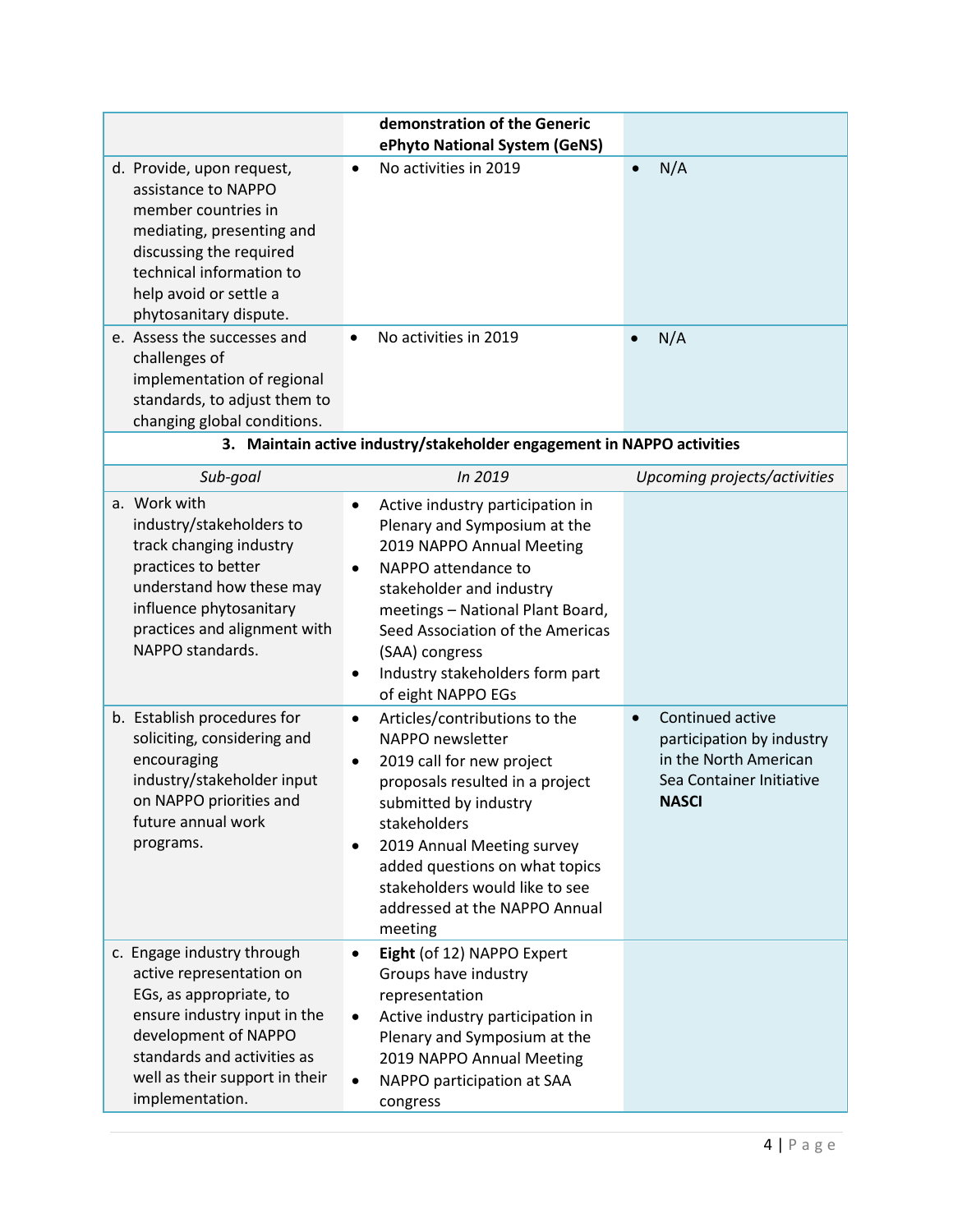|                                                                                                                                                                                                                                                                                           | <b>ISPM 38 implementation</b><br>$\bullet$                                                                                                                                                                                                                                                                                                                                                                                                                                   |                                                                                            |
|-------------------------------------------------------------------------------------------------------------------------------------------------------------------------------------------------------------------------------------------------------------------------------------------|------------------------------------------------------------------------------------------------------------------------------------------------------------------------------------------------------------------------------------------------------------------------------------------------------------------------------------------------------------------------------------------------------------------------------------------------------------------------------|--------------------------------------------------------------------------------------------|
|                                                                                                                                                                                                                                                                                           | workshop included many                                                                                                                                                                                                                                                                                                                                                                                                                                                       |                                                                                            |
|                                                                                                                                                                                                                                                                                           | participants from industry                                                                                                                                                                                                                                                                                                                                                                                                                                                   |                                                                                            |
| d. Adopt other practical<br>approaches to continue<br>fostering an active dialogue<br>and partnership with<br>industry/stakeholders on<br>plant protection and                                                                                                                            | Same as 3c<br>$\bullet$                                                                                                                                                                                                                                                                                                                                                                                                                                                      |                                                                                            |
| regulatory harmonization                                                                                                                                                                                                                                                                  |                                                                                                                                                                                                                                                                                                                                                                                                                                                                              |                                                                                            |
| issues.                                                                                                                                                                                                                                                                                   |                                                                                                                                                                                                                                                                                                                                                                                                                                                                              |                                                                                            |
| 4.                                                                                                                                                                                                                                                                                        | Contribute leadership in the international phytosanitary community                                                                                                                                                                                                                                                                                                                                                                                                           |                                                                                            |
| Sub-goal                                                                                                                                                                                                                                                                                  | In 2019                                                                                                                                                                                                                                                                                                                                                                                                                                                                      | Upcoming projects/activities                                                               |
| a. Present and advocate for the<br>use of NAPPO standards as<br>models for IPPC standards.                                                                                                                                                                                                | Constant updates to NAPPO<br>$\bullet$<br>website so international<br>community is aware of NAPPOs<br>work<br>RSPM 40 - Principles of Pest Risk<br>$\bullet$<br>Management for the Import of<br>Commodities as a model for the<br>new Risk Management ISPM                                                                                                                                                                                                                   |                                                                                            |
| b. Promote the development of<br><b>IPPC</b> standards relevant to<br>NAPPO member countries.                                                                                                                                                                                             | See 4a<br>$\bullet$<br>Commission on Phytosanitary<br>Measures (CPM) -14 plenary<br>presentation on risk-based<br>sampling                                                                                                                                                                                                                                                                                                                                                   |                                                                                            |
| c. Identify emerging plant<br>health policy issues from<br>outside of the NAPPO region<br>which have potential to<br>affect its member countries<br>and consider need for action.                                                                                                         | Active dialogue on emerging<br>$\bullet$<br>pests worldwide at the yearly<br><b>Technical Consultation among</b><br><b>Regional Plant Protection</b><br>Organizations                                                                                                                                                                                                                                                                                                        |                                                                                            |
| d. Actively support and partner<br>with the IPPC Secretariat on<br>strategic initiatives and<br>activities (e.g., development<br>of international standards,<br>identification of qualified<br>experts, organization of the<br>IYPH and other activates of<br>relevance to the NA region) | NAPPO represents RPPOs on the<br>٠<br><b>Implementation and Capacity</b><br>Development Committee (IC) -<br>NAPPO Executive Director is the<br>IC lead for several subgroups on<br>development and<br>implementation resources<br>including ISPM 15 - Regulation of<br>Wood Packaging Material in<br><b>International Trade</b><br>NAPPO has actively participated<br>$\bullet$<br>in promotion of the International<br>Year of Plant Health (IYPH)<br>NAPPO assisted in the | NAPPO will renew its<br>term as IC representative<br>for all RPPOs for the next<br>3 years |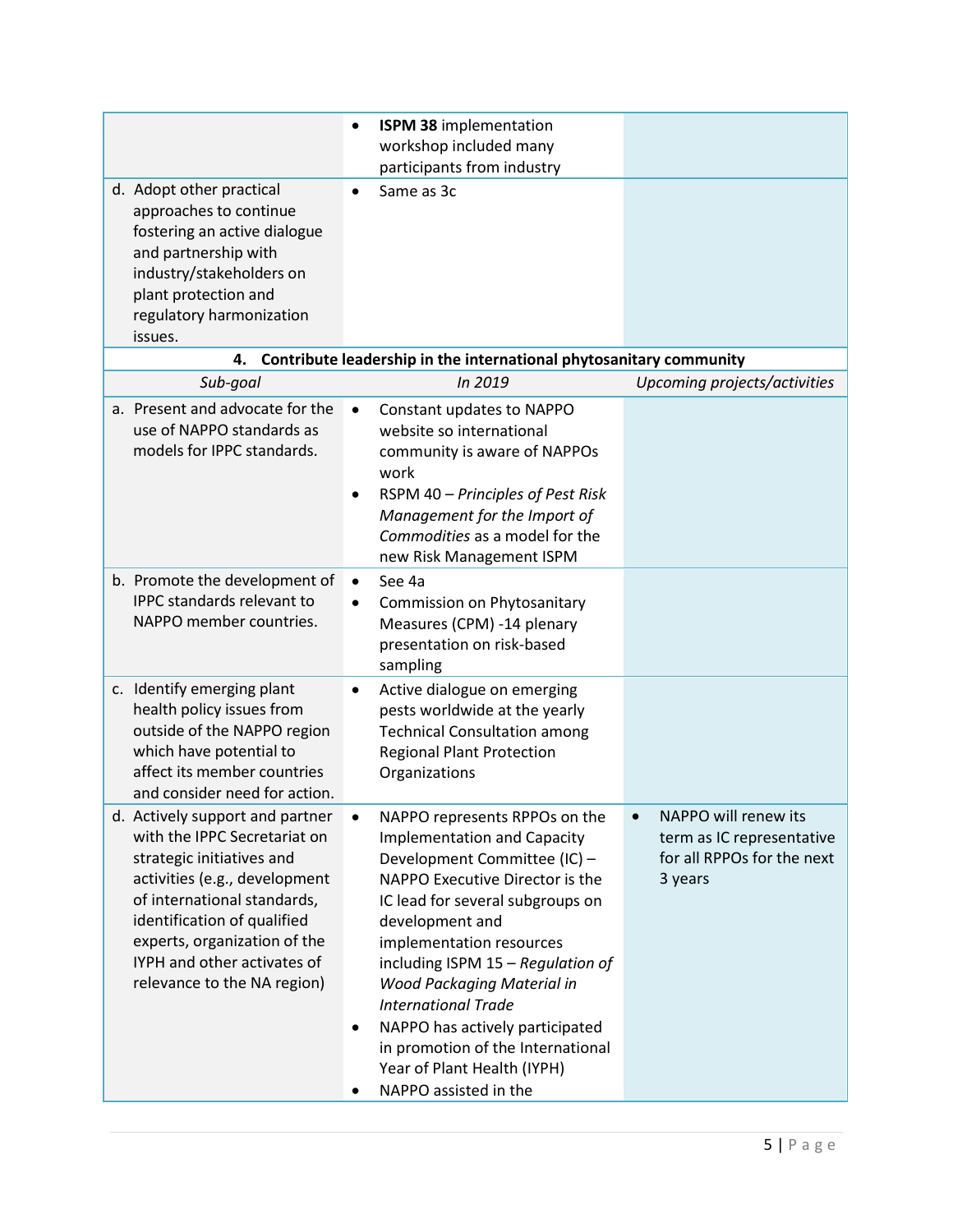|                                                                                                                                                                                                                                                                                                                                                       | identification of experts for                                                                                                                                                                                                                                                                                                                                                                        |                              |
|-------------------------------------------------------------------------------------------------------------------------------------------------------------------------------------------------------------------------------------------------------------------------------------------------------------------------------------------------------|------------------------------------------------------------------------------------------------------------------------------------------------------------------------------------------------------------------------------------------------------------------------------------------------------------------------------------------------------------------------------------------------------|------------------------------|
|                                                                                                                                                                                                                                                                                                                                                       | ecommerce                                                                                                                                                                                                                                                                                                                                                                                            |                              |
| e. Contribute leadership<br>among Regional Plant<br><b>Protection Organizations</b><br>(RPPOs) globally through the<br><b>Technical Consultation</b><br>among RPPOs (TC-RPPO)<br>and focus attention on the<br>RPPOs of the Americas, for<br>example by collaborating<br>with the Inter-American<br>Coordinating Group in Plant<br>Protection (GICSV) | NAPPO continues to work closely<br>with other RPPOs on TC Agenda<br>and other strategic issues (Terms<br>of Reference and Rules of<br>Procedure for the TC-RPPO)<br>NAPPO actively participates in<br>$\bullet$<br>GICSV TWGs - HLB, ePhyto,<br>fruitflies and Tuta absoluta -<br>through experts from NAPPO<br>countries; in addition,<br>collaboration through<br>interpretation at GICSV meetings |                              |
| f. Support global<br>harmonization by designing<br>and delivering targeted<br>training to ensure consistent<br>interpretation and<br>implementation of<br>international phytosanitary<br>standards among key<br>trading regions outside the<br>NA region.                                                                                             | See 2c<br>$\bullet$                                                                                                                                                                                                                                                                                                                                                                                  |                              |
| g. Collaborate with other<br>international organizations<br>relevant to NAPPO (e.g.,<br>Comm. for Environmental<br>Cooperation, Convention on<br><b>Biological Diversity)</b>                                                                                                                                                                         | No activities in 2019<br>$\bullet$                                                                                                                                                                                                                                                                                                                                                                   |                              |
| h. Support the Inter-American<br>Institute for Cooperation in<br>Agriculture (IICA) and other<br>organizations in the<br>strengthening of the<br>Caribbean region                                                                                                                                                                                     | Delivered ISPM 38 - International<br>$\bullet$<br>Movement of Seeds -<br>implementation workshop at IICA<br>HQ<br>5. Promote and maintain the scientific and technical basis of NAPPO plant protection activities and                                                                                                                                                                                |                              |
| phytosanitary measures                                                                                                                                                                                                                                                                                                                                |                                                                                                                                                                                                                                                                                                                                                                                                      |                              |
| Sub-goal                                                                                                                                                                                                                                                                                                                                              | In 2019                                                                                                                                                                                                                                                                                                                                                                                              | Upcoming projects/activities |
| a. Provide and promote a<br>dynamic mechanism for the<br>timely exchange of scientific<br>and technically sound<br>information among<br>members, including any<br>relevant, emerging<br>technologies that may come                                                                                                                                    | NAPPO website<br>$\bullet$<br>2019 Annual Meeting<br>2019 NAPPO Annual Meeting<br>$\bullet$<br><b>REPORT on NAPPO website</b><br>2019 ISPM 38 workshop REPORT<br>and Proceedings in English on<br>NAPPO website                                                                                                                                                                                      | 2020 Annual Meeting          |